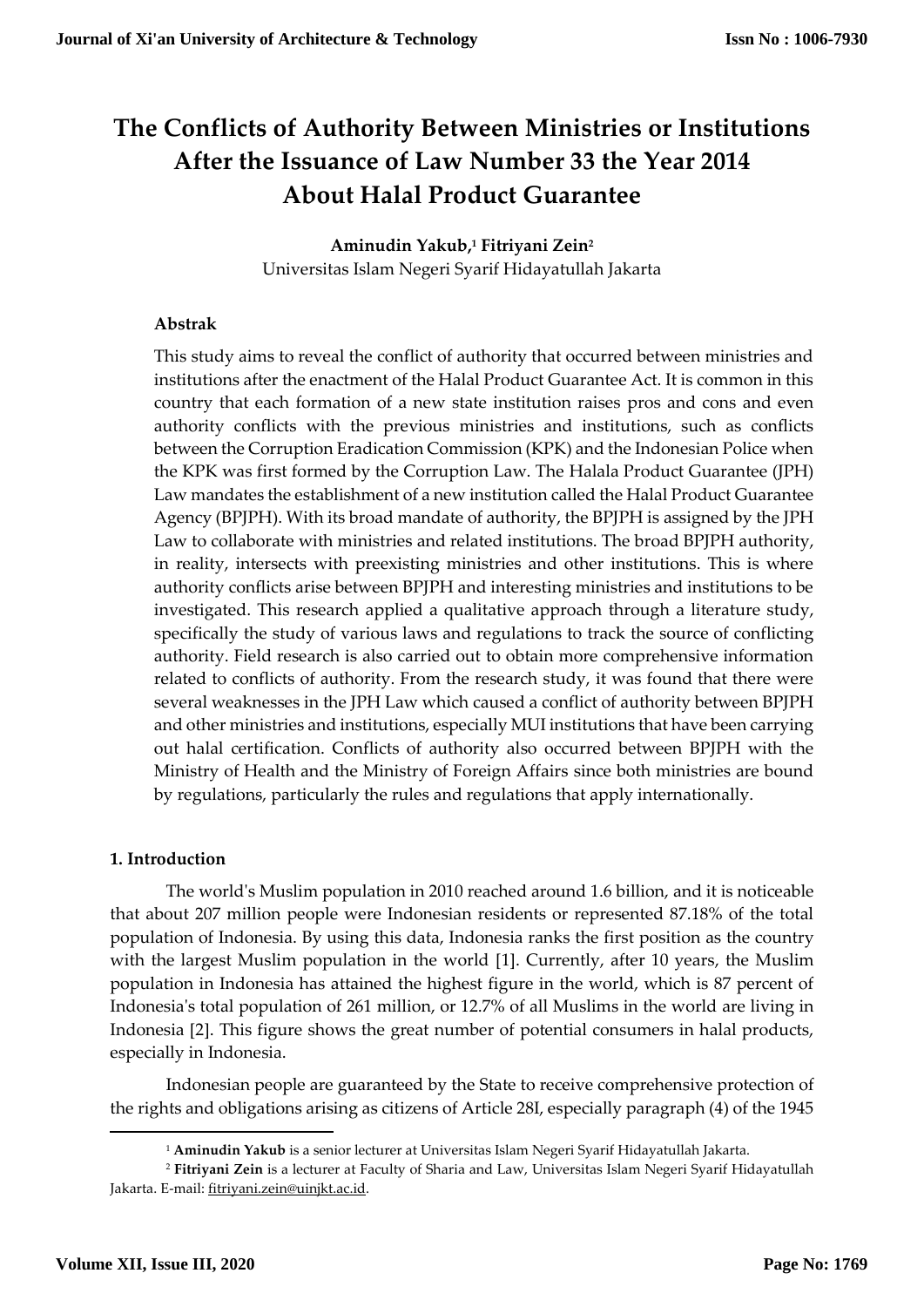State Constitution of the Republic of Indonesia. Guarantees of the people's rights and obligations are including the guarantee to have religion/belief and to carry out religious teachings under their respective religions and beliefs as affirmed in Article 29 of the 1945 State Constitution of the Republic of Indonesia will cause sympathy and even broad support and participation of the people in government development programs in all fields. Thus, this attitude is required by a government authority in any country in the world [3].

On the other hand, there has been a development of food science and technology in the world and Indonesia in particular. This also impacts on the development of industry and trade in food products since human needs for food are routine, so this greatly affects the availability of food where nature produces food regularly. Meanwhile, humans can't postpone their needs until harvest time arrives. From this food technology development, preservation technology is created, so that food can be stored for a long period. Preservation techniques also make it possible to distribute food evenly throughout the world, therefore, all of the people in the world can enjoy cuisines from all over the world, and this is because of the technology of food [4].

Progress in the field of food technology also makes people explore everything that can be processed and utilized as a product that consumable. Research and experiments to produce food, beverages, medicines, and cosmetics continue to increase along with population growth that demands an increase in food.

Exploration of food development by utilizing various types of animals, plants, microbial development and the use of synthetic chemicals often does not pay attention to the values and norms prevailing in society, especially religious norms and values. In the Islamic religion, in particular, the issue of consuming food, drinks, medicine, and cosmetics has regulated the provisions for consuming *halal* and *thayyib*.

In the current era of globalization, an era where free trade applies and the Asian Economic Community (AEC) begins, the food products, medicinal drinks and cosmetics that circulate both locally and imported in the community increase. The products circulating and traded certainly cannot be guaranteed *halal*, so they do not provide a sense of security, safety, comfort, and fit for consumption by the Muslim community.

The distribution of various products on the market, both finished and processed products, especially those originating from animals, which are directly and animal derivation products make the Muslim community have difficulty to track the halal of a product. Moreover, the majority of people are still laying in understanding the ingredients and production processes of a food product. Thus, efforts to provide consumer protection, especially Muslim consumers, are an essential and urgent matter. This problem arises because consumers are increasingly critical and require certainty about the food products they consume, both in terms of quality and halal [5].

For this reason, halal certification of food products, beverages, medicines, and cosmetics becomes very important. Halal certification becomes a necessity to provide certainty over the halal status of a product, therefore, the rights and interests of Muslim consumers to carry out their religious *sharia* to not consume non-halal will be guaranteed. Through halal certification of a product, it will be known with certainty that the materials used and the production process are following the provisions of the Shari'a religion. A halal certification is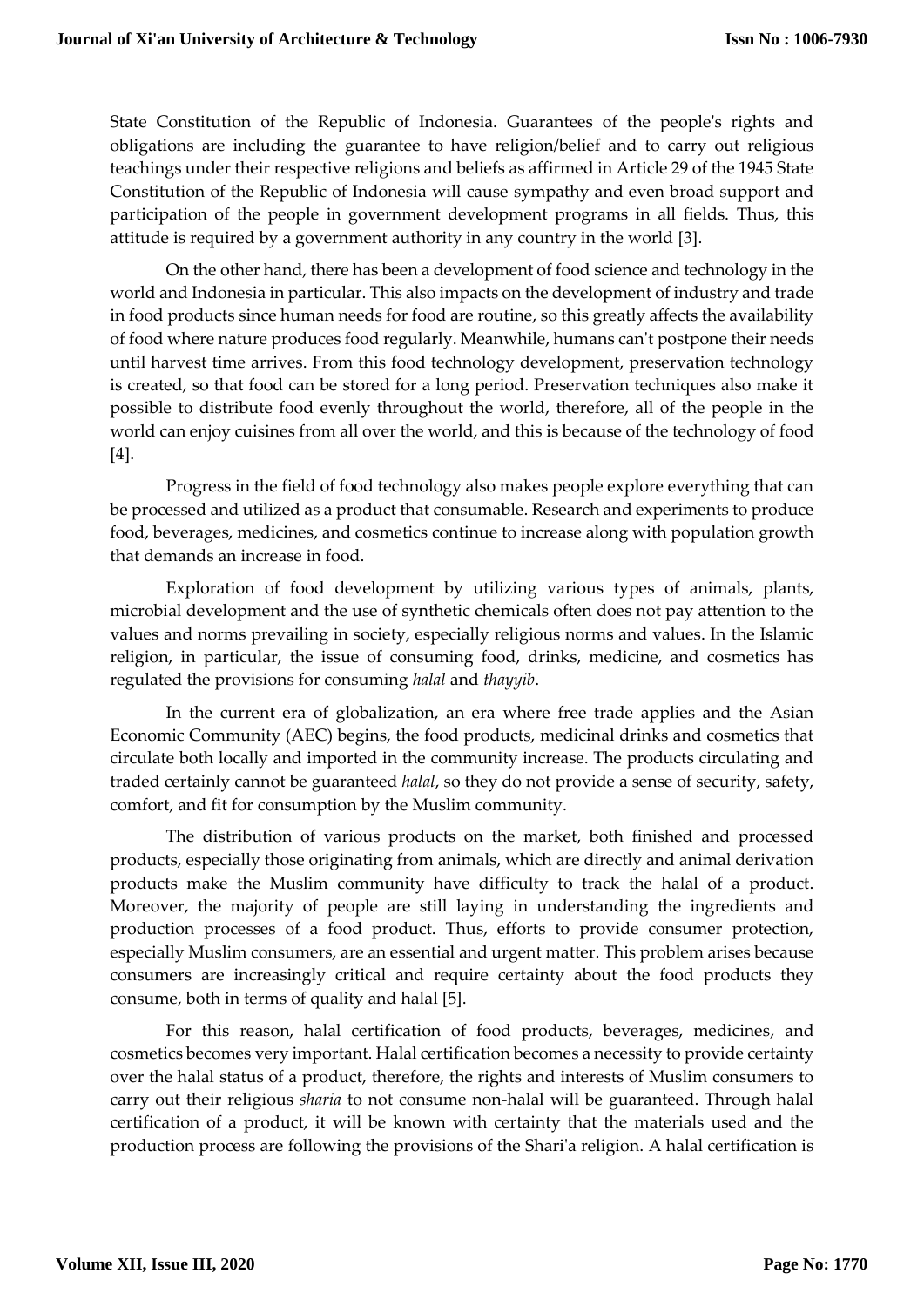a form of government protection for citizens in guaranteeing the practice of religious teachings guaranteed by the Pancasila and the 1945 Constitution of the Republic of Indonesia [6].

According to the explanation above, it is necessary to regulate the halal products that are circulated and traded under the provisions of the halal standard of Islamic law and existing laws and regulations [6]. Nowadays, Muslims are increasingly being triggered to consume halal. They are very careful in choosing and purchasing food products and even traded goods. Products whose doubts are halal will not be bought by them, consequently, people only want to consume and use truly halal products with guaranteed halal marks or halal information [7]. Halal is not only a religious obligation but has become a lifestyle.

# **2. Research Methodology**

This legal study applies a normative legal approach and a case approach. The legal approach is carried out by reviewing Law number 33 of 2013 concerning Halal Product Guarantees, while the case approach is carried out by examining the settlement of cases related to disputes over the organization of halal product guarantees between institutions. This approach is used to determine the role and position of the halal product guarantor institution in Indonesia, which was previously an absolute authority of the Indonesian Ulema Council (MUI). This study aims to collect, explain, systematize, analyze, interpret and assess positive legal norms related to the position and authority of the halal product guarantee provider. This study uses primary data both in the form of Law No. 33 of 2013 and secondary data obtained from library research which includes literature on the principles of halal product guarantee. The collected data, both primary and secondary, are then analyzed using qualitative descriptive methods.

# **3. The Meaning of Halal Certification**

The halal certification aims to provide legal certainty and legal protection for consumers in the majority of Muslims who can be guaranteed the right to know whether the product halal or not. For the Muslim community, safe food is not just free from physical, chemical or microbiological hazards, it is also safe from the dangers of goods that are forbidden and doubtful *(halalan thoyyibah)* as mandated by the Food Law No. 18 of 2012. Food safety, quality, and nutrition become the government's program in food development to fulfill the most basic human needs and fulfillment is part of the basic rights of every Indonesian people [3].

The existence of Halal Product Guarantee is vital, considering the progress of science and technology in the fields of food, medicine, and cosmetics is growing rapidly. This significantly affects the shift in processing and utilization of raw materials for food, beverages, cosmetics, medicines, and other products from what was originally simple and natural to the processing and utilization of raw materials resulting from scientific engineering. Product processing with the use of advances in science and technology enables a mixture of *halal* and *haram*, both intentional and unintentional. Therefore, to find out the halal and holiness of a Product, a special study is needed that requires multidisciplinary knowledge, such as knowledge in the fields of food, chemistry, biochemistry, industrial engineering, biology, pharmacy, and understanding of *sharia* [8].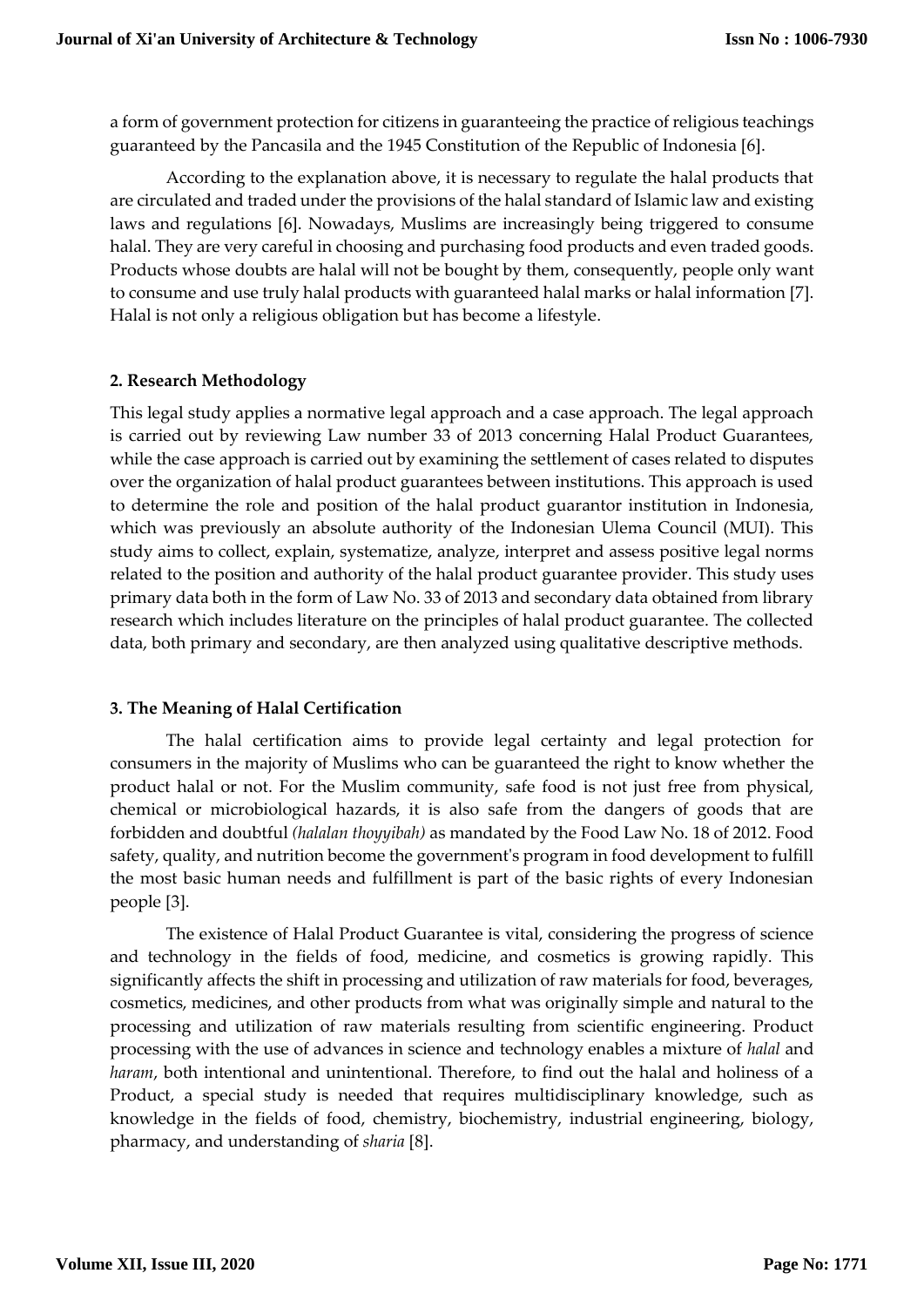Halal certification of food, beverage, drug and cosmetic products has been carried out by the Indonesian Ulema Council (MUI) for 30 years. MUI as a forum for deliberation and gathering of scholars, leaders of Islamic organizations, and Muslim scholars have the obligation to keep and protect the community, both in terms of faith and law *(ri'ayatul ummat aqidatan wa shari'atan)*. In that context, MUI became the most authoritative and representative institution for the task of determining fatwas related to problems faced by Muslims.

In 1988 a scandalize case happened, it was the issue of the existence of lard content in instant noodles and soap products. At that time, MUI took the initiative to learn about the issue. Departing from this event and for the sake of seeing the development of food science and technology as well as the importance of protecting Indonesian Muslims from consuming non-halal products, therefore, the MUI then established the Institute for Drug and Cosmetics Food Assessment (LPPOM MUI) on January 6, 1989, as an institution containing Muslim scientists who were experts in the fields of food technology, chemistry, biotechnology, pharmacy, and others with the task of carrying out inspections food products, beverages, medicines, and cosmetics, where the results of the examination are reported to the Fatwa Commission to determine its halal status and then to issue halal certification by the MUI.

In 1996, a Memorandum of Understanding was signed between the Ministry of Religion, the Ministry of Health, and MUI. This is to strengthen the position of LPPOM MUI to carry out the function of halal certification. The memorandum of agreement was then followed by the issuance of the Decree of the Minister of Religion (KMA) 518 of 2001 and KMA 519 of 2001, which strengthened the MUI as a halal certification body and conducted audits, stipulations of fatwas, and issued halal certificates [9].

MUI through LPPOM MUI collaborates with the Food and Drug Monitoring Agency (BPOM), Ministry of Religion, Ministry of Agriculture, Ministry of Cooperatives and SMEs, Ministry of Trade, Ministry of Industry, Ministry of Maritime Affairs and Fisheries, Ministry of Tourism and Creative Economy and some Higher Education Institutions in Indonesia included the Bogor Agricultural University (IPB), Djuanda University, Jakarta State Islamic University, Wahid Hasyim University in Semarang, Muslim University of Indonesia in Makassar, and Hamka Muhammadiyah University. All of this collaboration aims to process and implement halal certification. Meanwhile, the cooperation with institutions has been established with the National Standardization Agency (BSN), Kadin Indonesia Middle East Committee, GSI Indonesia, and Research in Motion (Blackberry). Specifically, with the POM Agency, MUI halal certificate is a requirement in the inclusion of halal labels on packaging for products distributing in Indonesia. MUI increasingly shows its existence as a credible halal certification body, both at national and international levels. The certification system and halal guarantee system designed and implemented by MUI have also been recognized and even adopted by overseas halal certification institutions, which now have 42 institutions from 25 countries [9].

For 30 years, the MUI has conducted halal certification and education, as a result, the Muslim community's knowledge and awareness of halal products have increased significantly. Demands on consumer needs for halal aspects are getting stronger, it is also important to improve the legal aspects of halal certification and food product labeling. This problem is legally regulated by the government, both in food laws, consumer protection laws, and government regulations that manage more technically. However, this has not been sufficient and is felt to have not provided legal guarantees and legal certainty of halal food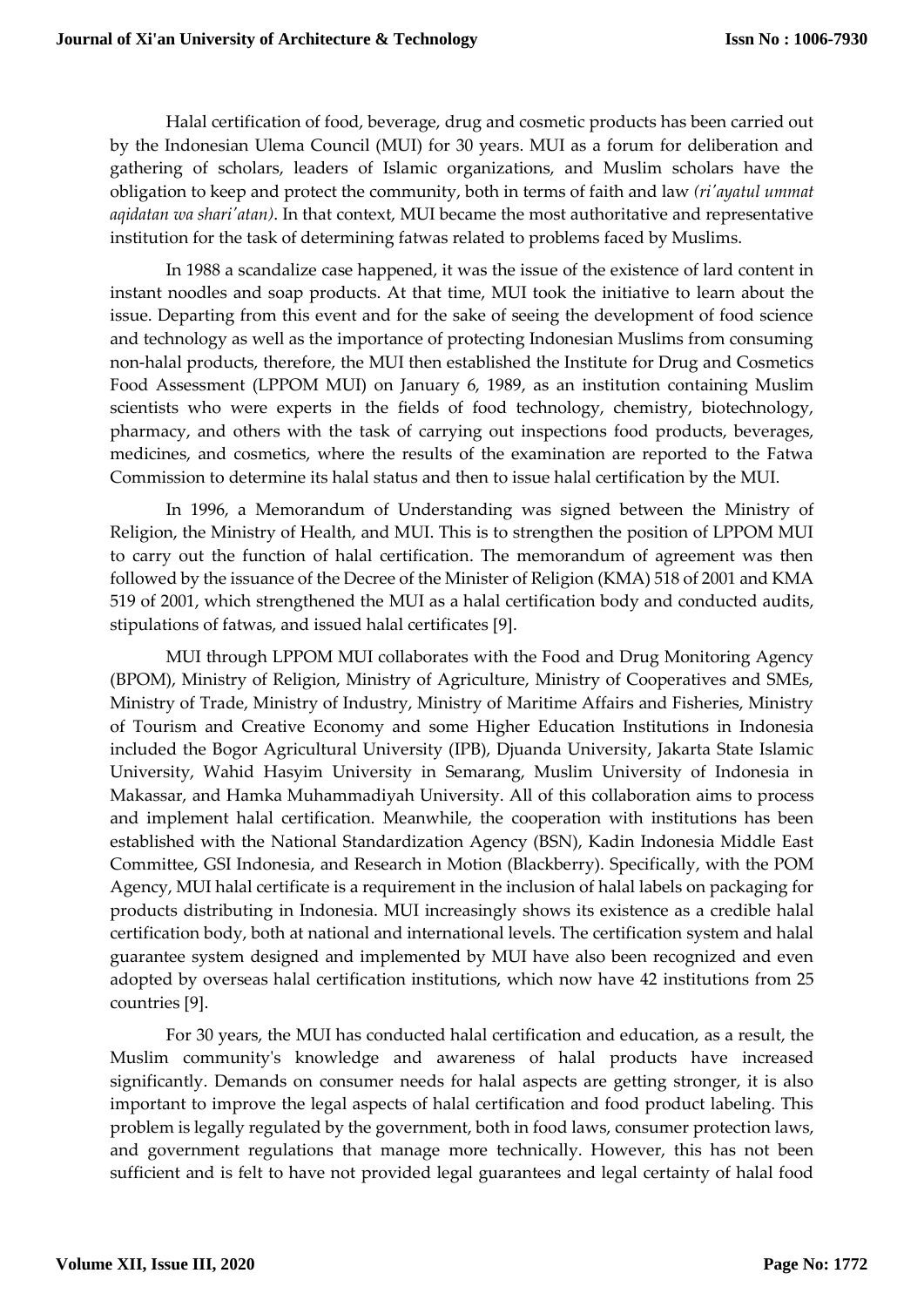products for Muslim consumers in Indonesia. That is because the halal provisions of the product are still voluntary. The existence of halal certainty on food products, drugs, and cosmetics that are the rights of consumers, is one of the government's efforts to protect 88% of Muslim consumer communities [3].

Departing from these conditions, the MUI stated that it is necessary to make stronger and more stringent regulations related to halal product protection. In 2010, the Indonesian Ulema Council (MUI) together with the Indonesian Ministry of Religion took the initiative to draft a Halal Product Guarantee Bill to strengthen the halal certification that has been carried out by the MUI and to affirm the protection of Muslim consumers from consuming non-halal products. After going through a pretty hard discussion process finally was issued Law Number 33 of 2014 concerning Halal Product Guarantee.

In the Law of the Republic of Indonesia Number 33 of 2014 about Halal Product Guarantee, halal certification is no longer voluntary but becomes mandatory or obligatory. Article 3 of the law states that "all products that imported, distributed and traded within the territory of Indonesia must be halal-certified." With this obligation, products circulating among people who have not yet been halal-certified must be halal-certified. This halal certification covers all aspects, from the procurement of production materials, the process to the packaging must be able to guarantee its halal status. In the Halal Product Guarantee Act it is also affirmed that what must be certified halal is not only food, beverages, medicines, and cosmetics, but also chemical products, biological products, genetic engineering products, and used goods. The food and beverage industry an essential role, and most are small and household industries [10].

The existence of the Halal Product Guarantee Act starts with consideration of the noble desire to protect the community. People have the right to get protection and correct, clear and complete information, both in quantity and quality of the products they consume. Thus, expired practices and the use of chemicals that are not intended for food and cause harm to the community, even threatening life, safety, and health can be avoided [11].

Halal product guarantee is carried out following the principles of protection, fairness, legal certainty, accountability and transparency, effectiveness and efficiency, and professionalism. Guaranteed implementation of halal products aims to provide comfort, security, safety, and certainty of the availability of halal products for the public in consuming and using halal products, as well as increasing value-added for businesses to produce and sell halal products [12].

The enactment of Law Number 33 Year 2014 concerning Halal Product Guarantee (JPH Law) which is then elaborated in its technical regulations in the form of Government Regulation (PP) Number 31 Year 2019 regarding JPH has implications for changing the system of procedures and registration of halal certification at the start of the effectuation of the JPH Law, namely October 17, 2019. Besides, the regulation gave birth to a new body called the Halal Product Guarantee Agency (BPJPH) under the Ministry of Religion. The JPH Law is known to mandate counted 5 years after the enactment of the JPH Law (October 17, 2019) then all products must be halal certified by BPJPH. Before the PP JPH was issued, the halal certification process was still carried out by the Indonesian Ulema Council (MUI). However, after PP JPH was issued, the authority to issue halal certification was entirely in BPJPH as the leading sector of halal product assurance.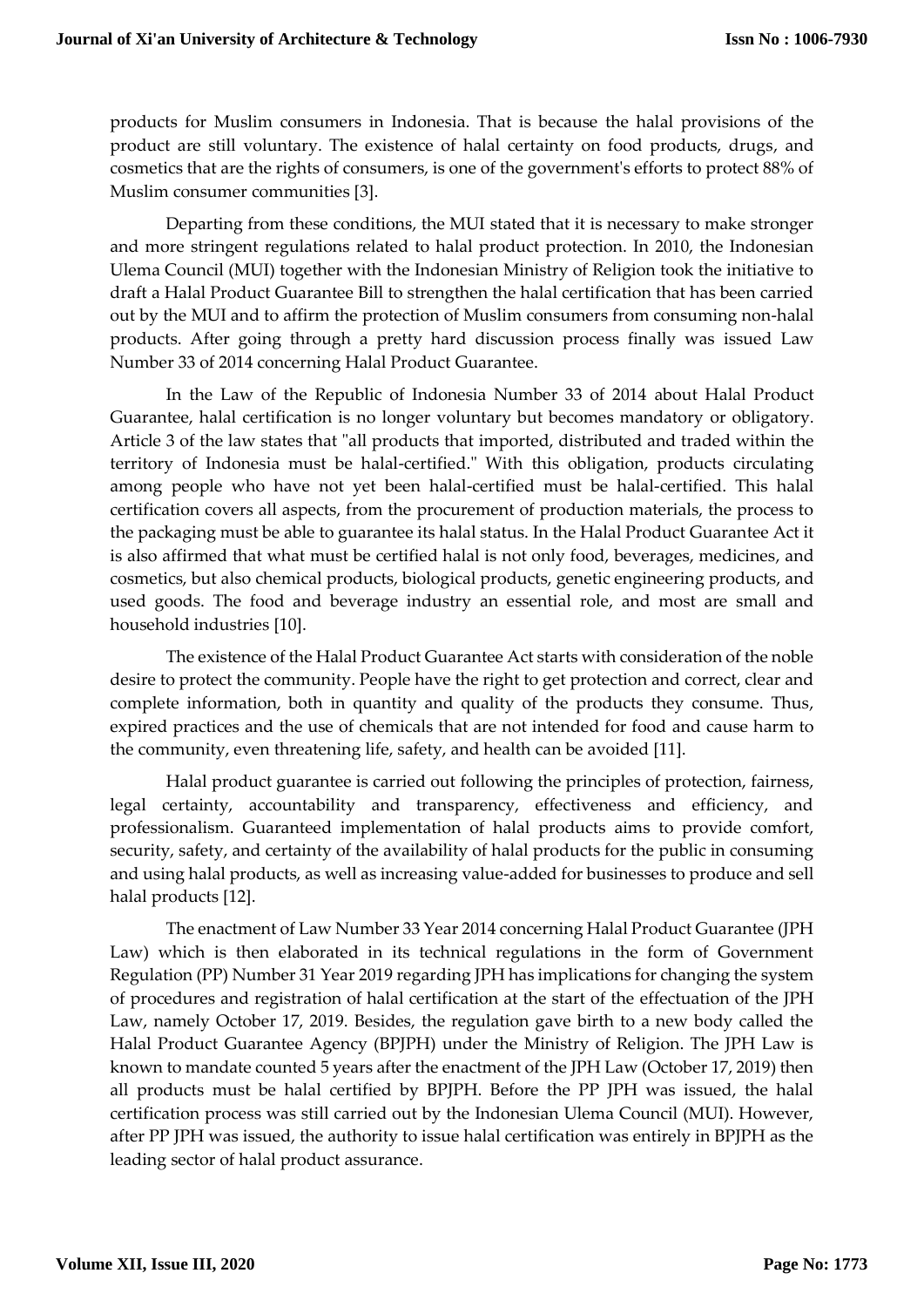BPJPH is a government agency tasked with providing halal product guarantees. BPJPH is under the Minister of Religion and is responsible to the minister. According to Article 6 of the JPH Law, the authority of BPJPH in providing halal product guarantees includes: (a) formulating and establishing JPH policies; (b) establish JPH norms, standards, procedures, and criteria; (c) issue and revoke Halal Certificates and Halal Labels on Products; (d) registering Halal Certificates on foreign products; (e) socializing, educating and publishing Halal Products; (f) accredit LPHs; (g) register the Halal Auditor; (h) supervise JPH; (i) fostering Halal Auditors; and (j) cooperating with domestic and foreign institutions in the field of JPH. As the attributive authority mentioned above, the halal product certification process is no longer under the Indonesian Ulema Council (MUI). However, under the JPH Law, MUI still has an essential, decisive and strategic role in the certification process of halal products. Therefore, BPJPH is obliged to collaborate with MUI, especially in 3 matters, namely related to the halal auditor certification process, the accreditation of Halal Examination Institutions (LPH), and the determination of halal products in the form of fatwas [13].

In reality, the implementation of Law Number 33 the Year 2014 concerning Halal Product Guarantee (JPH Law) still causes polemics related to the readiness of the Halal Product Guarantee Agency (BPJPH) and some articles in the JPH Law. Ikhsan Abdullah, an Executive Director of Indonesia Halal Watch stated that preparations for the start of the implementation of the JPH Law are still minimal and unready yet. One of the reasons is there is no additional Halal Examination Institution (LPH) except MUI's LPPOM [14].

Besides, the JPH Law is unable to raise the substantial issues that exist in the community related to the guarantee of halal products. However, the emergence of the JPH Law creates new social problems in society by unsettling the halal of a product. Because the JPH Law has revoked the law that has long lived in society for 30 years by forming BPJPH. BPJPH is currently not ready to assume the authority to run the halal certification system in the JPH Law starting October 17, 2019, due to the ineffectiveness of the organization and its supporting devices. According to Ihsan, the transfer of duties and functions of the LPPOM MUI unilaterally by the state is an act contrary to the 4th paragraph of the Preamble of the 1945 Constitution of the Republic of Indonesia which is the state's goal of protecting all Indonesian people to advance public welfare. It is clear that the JPH Law, in particular Article 5 and Article 6, contradicts Article 27 paragraph (2), Article 28C and E paragraph (2) and Article 29 paragraph (2) of the 1945 Constitution of Republic of Indonesia. Citing Article 1 number 10 of the JPH Law which states that halal certification is recognition of the halal status of a product issued by BPJPH based on a written halal fatwa issued by MUI. According to him, the authority for halal certification is at BPJPH along with MUI [15]. Therefore, BPJPH will never be able to give halal certificates to domestic or foreign products without the participation of MUI in each process. Meanwhile, the negligence of a product can only be done by scholars who are manifested in MUI institutions that have been trusted by the community for 30 years [15].

The presence of new state institutions (BPJPH) as usual, often creates new problems. This is because the authority given to this new institution intersects with the duties and functions of ministries and other institutions that already exist before. In carrying out its duties and functions, as a State institution, BPJPH must be regulated and operational regulations made following statutory provisions. Because the functions and duties are quite extensive, the rules and regulations must be made and harmonized with the existing rules, so that no friction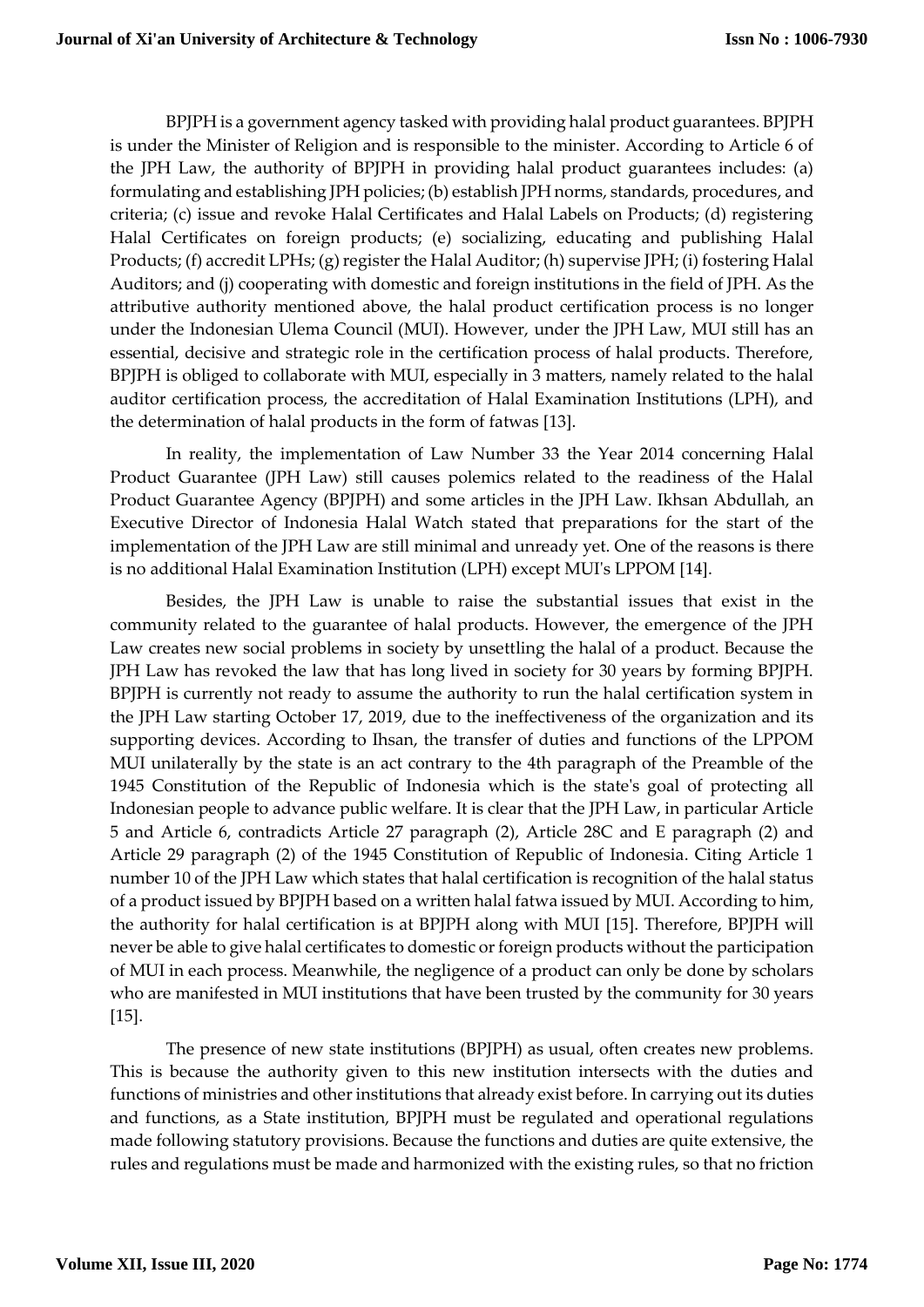and collisions occur. Even though harmonization has been carried out in such a way, in practice, there is still friction and clash between institutions/ministries with BPJPH.

From the background mentioned, the writer finds two main problems that become the focus of the analysis in this study, namely: What are the aspects in the JPH Law that can lead to conflicts of authority between ministries and institutions? And What is the solution to the conflict of authority?

# **4. Analysis and Discussion**

The Halal Product Guarantee Act mandates that BPJPH must cooperate with several ministries and other institutions. In Article 7 of the JPH Law states: "In exercising the authority referred to in Article 6, BPJPH cooperates with (a) relevant ministries and/or institutions, (b) LPH; and (c) MUI. Cooperation with these ministries and institutions is following the duties and functions of ministries and institutions (Article 8). While collaboration with MUI related to three aspects as referred to in Article 10. (1) Cooperation between BPJPH and MUI as referred to in Article 7 letter c is carried out in the form of a. Halal Auditor certification; b. determination of Product halalness; and c. LPH accreditation. (2) Determination of Product halalness as referred to in paragraph (1) letter b is issued by MUI in the form of a Decision on Halal Product.

With this credential, at a glance, it seems that BPJPH in carrying out its tasks must cooperate with some ministries and institutions including the MUI following their respective functions. Therefore, in implementing the Halal Product Guarantee by BPJPH, harmonization must be carried out in such a way with other ministries and institutions so that there is no overlapping of authority with ministries and institutions that already exist and are already based on regulations. However, in reality, there are several problems of authority between BPJPH and ministries and other institutions in practice. The Conflict of Authority is as follows:

# **a. The Conflicts of Authority with the Ministry of Health and BPOM**

The conflicts of authority between the Ministry of Health and BPOM have occurred over the issue of drug certification. Where the Ministry of Health and BPOM, according to the law, have full authority to register and issue marketing licenses for medicines and medical devices that are tested and can / are suitable for public consumption. Before the JPH Law was issued, certification of voluntary drugs did not become a problem since drug manufacturers only voluntarily wanted or did not to certify halal for their products. However, with the enactment of the JPH Law, where the *halal*ness of drugs and even medical devices is obligatory (compulsory), then a new problem arises which stated, if all drugs and medical devices must be certified halal, then to change the ingredients and formulas of drugs and medical devices is not as easy as changing food ingredients or drinks. This is because drugs that may be distributed must be tested and registered with a minimum of 3 aspects those are; 1). quality/material quality, 2). Safe, 3). efficacy / usefulness.

For those three aspects, long and difficult research must be carried out, it must even be tested first for many years to be distributed and marketed. With the halal provisions, it means that all drugs must be certified, and if it is proven using materials that are not halal (*haram*), then the ingredients and the production process must be changed to halal. This step is difficult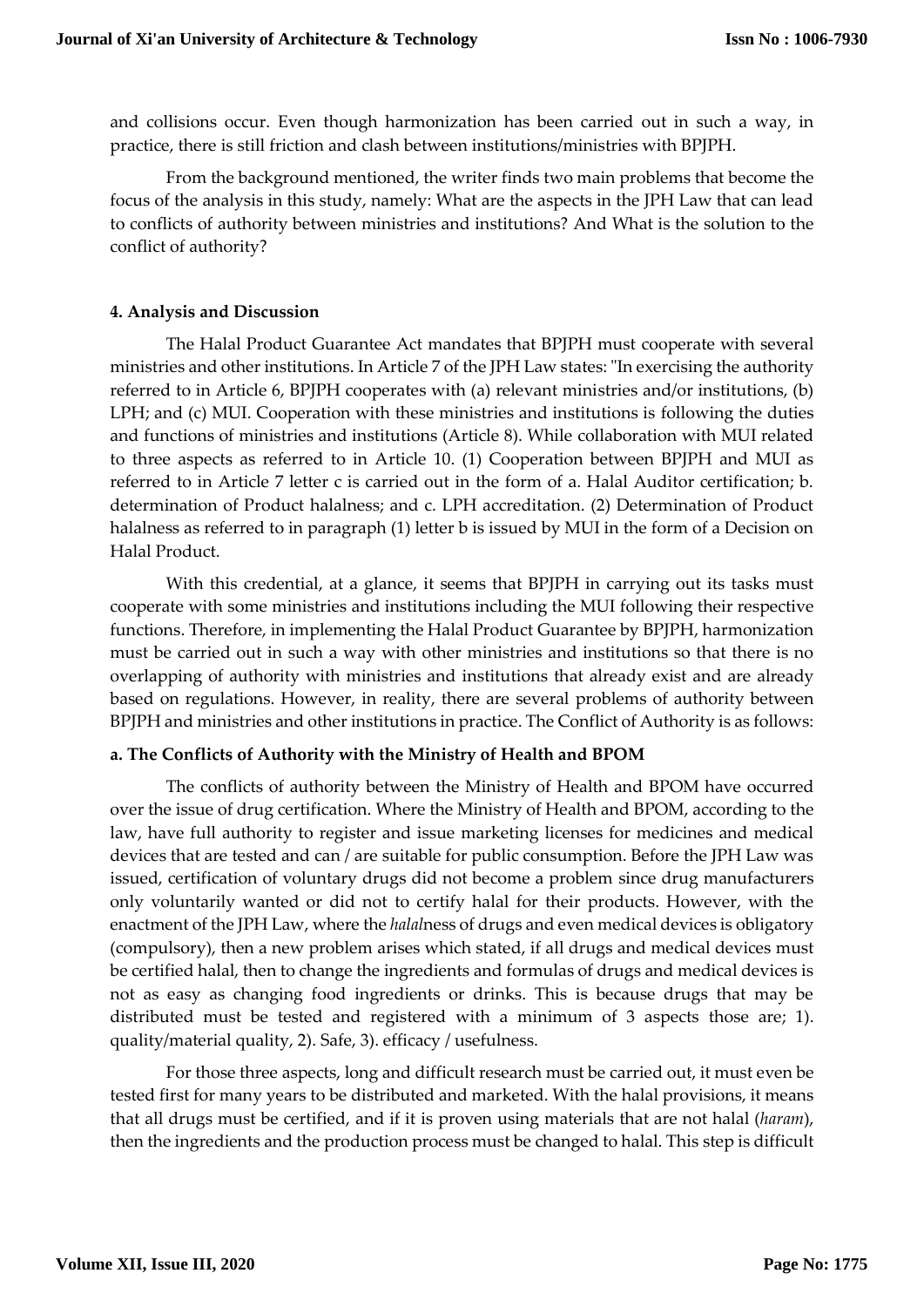because the changing of material must go through long research and test to meet the provisions of the three aspects above.

This is where the combination of the distribution permit and the use of drugs and medical devices between the ministry of health and BPJPH authority as mandated by the JPH Law which must be in effect five years after enactment which is on October 17, 2019.

#### **b. The Conflicts of Authority with the Ministry of Foreign Affairs**

The Conflict of Authority with the Ministry of Foreign Affairs occurred in the aspect of cooperation between BPJPH and the Foreign Halal Certification Agency (LSHLN). For international cooperation, it has been regulated in legislation and international regulations. BPJPH in cooperation with foreign parties (LSHLN) must follow existing provisions through the foreign ministry. The problem occurs when there is a difference between halal provisions in Indonesia as in the JPH Law with provisions in other countries.

Also, LSHLN that is positioned abroad, are managed by non-governmental organizations (NGOs). Only Indonesia and Malaysia have halal certification management carried out by the state. Here a problem arises, BPJPH is a state institution that in conducting international cooperation is regulated by certain provisions. However, the existing rules generally regulated cooperation between state institutions and other state institutions abroad. While cooperation between state institutions and NGOs does not match each other. How could this cooperation happened and how the division of authority between BPJPH and the Ministry of Foreign Affairs needs to be regulated in new and separate regulations so that disharmony does not occur between the two institutions?

# **c. The Authority Conflict with the Ministry of Industry and the Ministry of Trade**

International trade and industry cooperation have been regulated and agreed between countries and international regulations. Particularly with the implementation of free trade, both at the regional and the international level, therefore, it is not allowed for a country to make discriminatory rules that can hamper and harm other parties or countries as the trading partners. Provision of halal products is a challenge for the ministry of commerce and the ministry of the industry for their ability to run together with BPJPH without hitting any existing regulations, especially regulations that have become international concessions, because if it does, Indonesia could be subjected to trade sanctions from the WTO.

#### **d. The Authority Conflict with the Accreditation Institutions**

Institution accreditation is the authority of the National Accreditation Committee (KAN). KAN is a Non-Structural Institution (LNS) that has the duty and responsibility in the field of conformity assessment accreditation. According to Law Number 20 of 2014 concerning Standardization and Conformity Assessment, KAN is positioned on the bottom and responsible to the President through the Head of the National Standardization Agency (BSN).

In JPH Law Article 6 Point f, BPJPH has the authority to carry out accreditation of the Halal Examination Institution (LPH). With this authority, there was an impression that there was an intersection of authority between BPJPH and KAN. Therefore, the JPH Government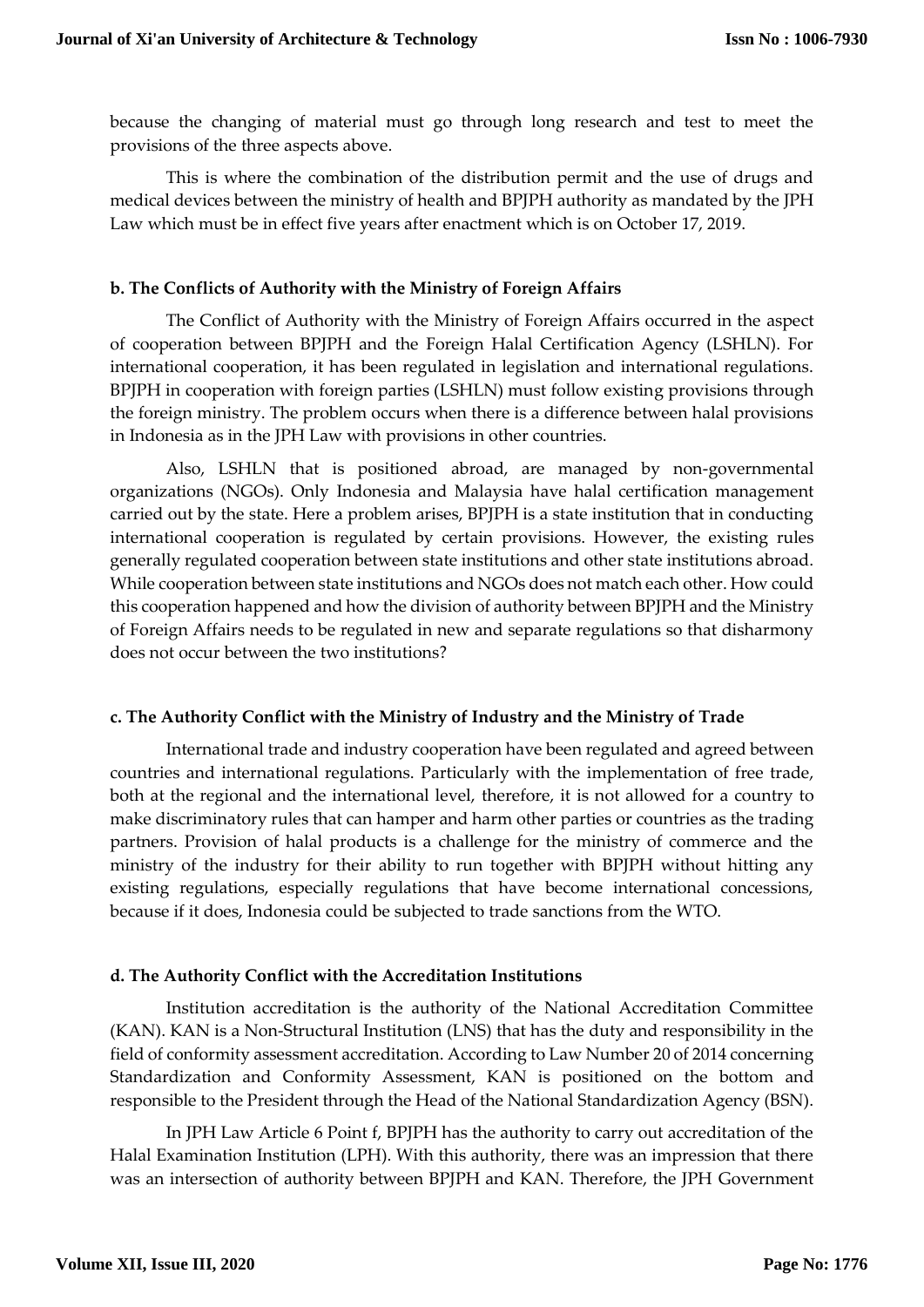Regulation regulates cooperation between BPJPH and KAN, so that there is no overlapping of authority related to the accreditation of an institution.

# **e. Conflict of Authority with the Indonesian Ulema Council**

As explained above, the cooperation between BPJPH and MUI in the JPH Law covers 3 aspects, those are Halal Auditor Certification, Determination of Halal Product, and Accreditation of the Inspecting Agency (LHP). Apart from the three aspects above, there are still other aspects which are referred to as the authority of the JPJ Law in the JPH Law, but in reality, they become the territory of the authority of the MUI, such as recognition of the International Halal Certification Institute (LSHLN), Halal Supervisors, and others.

1). The Acknowledgment of International Halal Certification Institution

Article 46 of the JPH Law stated that the government through BPJPH can carry out international cooperation in the field of Halal Product Guarantee based on existing laws and regulations. The intended international cooperation can take the form of developing JPH, conformity assessment, and/or recognition of Halal Certificates. The Act does not explain that international cooperation must cooperate with any institution.

In the case of international cooperation, BPJPH can cooperate with other institutions abroad without mentioning which institutions in Indonesia must cooperate. Though related to international cooperation, especially in the area of certificate recognition, it contained a very strong aspect of sharia and was therefore closely related to MUI institutions, and this is where the crucial problem arises.

The recognition of foreign halal certificates is an inseparable part of the MUI's task in determining the halal product. Halal food fatwa determined by MUI is based on the results of the examination of halal auditors and the Halal Audit Agency. In the report, MUI must know and believe that auditors who conduct halal examinations are competent, credible, integrity and professional auditors because, in the view of MUI, halal auditors are representatives of ulama in the MUI fatwa commission. Besides, the halal Examination Institution (LPH) accredited by BPJPH and MUI as stipulated in Article 10 of the JPH Law. Ironically, the regulation of LPH and halal auditors is so rigid and strict but in the case of recognition of LSHLN, it is very light and unregulated. Even though the risk of obstructions from LSHLN is very high and strong.

The acknowledgment of overseas halal certificates is closely related to sharia aspects because LSHLN has diverse conditions. It is generally managed by private or nongovernmental organizations (NGOs), where there is good management and even worse. Halal certification in Indonesia is based on the fatwa of the MUI fatwa commission. From the MUI fatwa then it was reduced to certification standards. The determination of the halal product is carried out by the Fatwa Commission and therefore, the halal certification of products in the view of the MUI is a written fatwa on a product that is declared halal. Meanwhile, there are some LSHLN that do not have an authoritative *ulama* who decides the halal status of a product, especially LSHLN which is in countries with minority Muslims. Not only do they not have scholars, but they don't even have reference fatwas and product halal standards. Also, some LSHLN has scholars, but due to differences in schools of thought, there are also differences in standards and references in determining the halal product.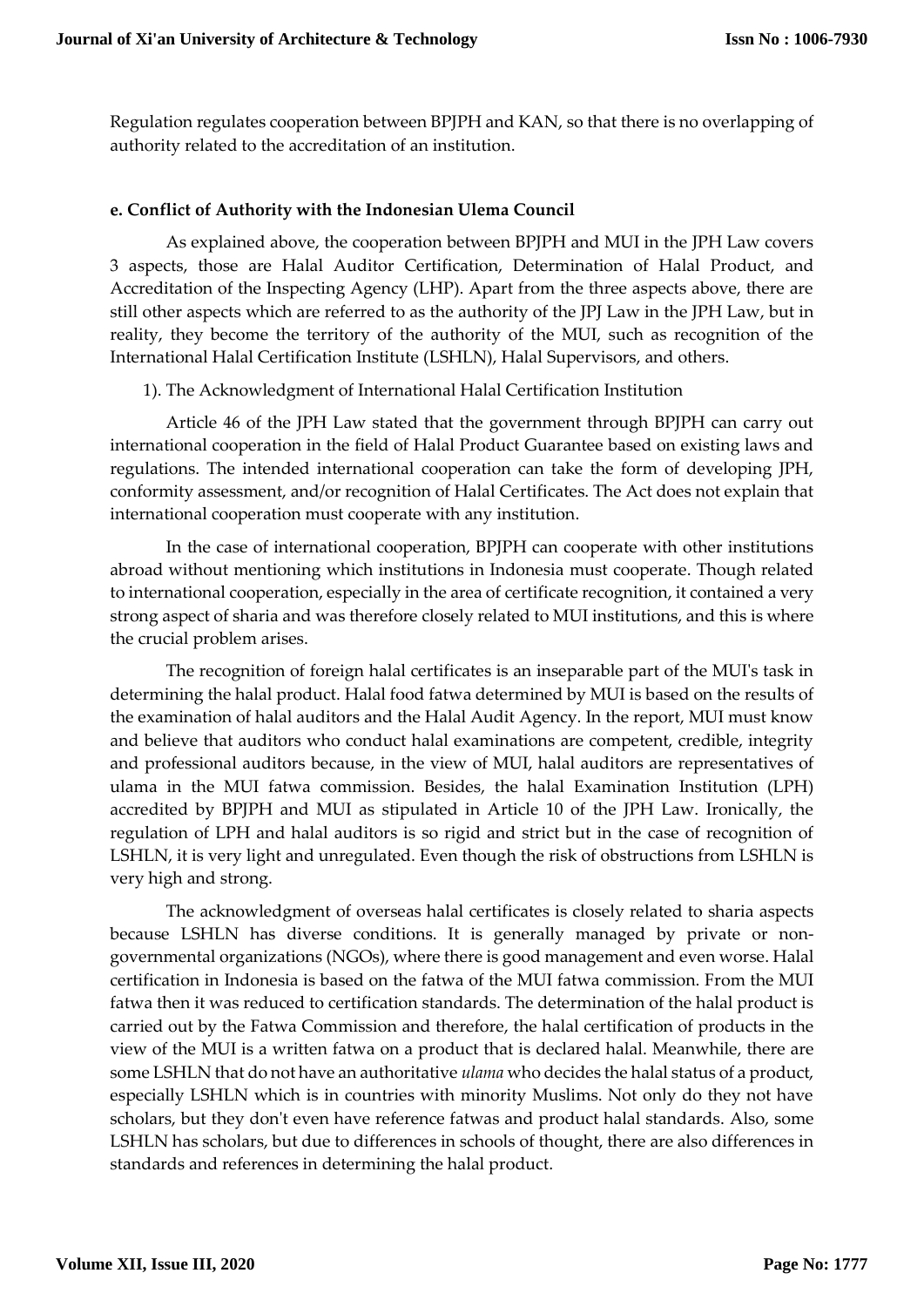Both of these problems become very crucial and very sensitive if the acceptance and recognition of overseas halal certificates are only done by BPJPH without involving the MUI. The MUI itself has been arranged so rigidly related to the recognition and acceptance of LSHLN to maintain the authenticity and capability of a certificate that can be recognized. In Government Regulation (PP) 31/2019 regarding JPH there was no significant and decisive role for the MUI regarding the recognition and the acceptance of LSHLN. This problem seems to be a major obstacle to the implementation of the JPH Law. MUI will not accept recognition of halal certificates from recognized LSHLN but without involving the MUI in the process of acceptance and recognition.

# 2). Halal Supervisor

Halal Supervisor is a very strategic profession to maintain and ensure halal certificates that have been issued so that there are no changes in the production process. It is an essential part of the Halal Assurance System (SJH). In the Act JPH, Halal Supervisory is only regulated in article 28, and it is sufficient to only report to BPJPH. Whereas in MUI's view, a halal supervisor must be someone who has professional competence. For this reason, in MUI, a prospective halal supervisor must be trained and examined as well as certified by Halal Supervisory competencies from the MUI Professional Certification Institute (LSP).

# 3). Determination for Halal Labels

In the JPH Law Article 37, it is mentioned that BPJPH established a form of halal label that applies nationally. While MUI, as explained above, halal certification is a written MUI fatwa regarding the halal status of a product. By obtaining halal certificates, business operators have the right to put halal labels on their product packaging, and halal labels that have been running for 30 years are halal labels that have been well known to the public both nationally and internationally which is halal labels that written there the Indonesian Ulema Council with Arabic and Latin writing and in the middle of it is written halal in Arabic.

The halal label which had been for 30 years has a strategic and historical value. It is strategic because the halal label shows a form of recognition or fatwa from an institution that has the authority to determine a fatwa (MUI) regarding the halal status of a product. While historical since the label/logo has been used for 30 years and is widely known throughout the world. A halal label is also related to the company's economic problems because it is accounted for around 400 thousand businessmen who have produced their packaging with the MUI logo in large quantities.

For this reason, if changes are made to the current halal logo and label it can certainly cause problems, both for the MUI authority and for the business industry. Apart from these 3 aspects, there are still other aspects that could become a conflict of authority between BPJPH and MUI. Such as the issue of halal auditors especially the issue of training education and guidance of halal auditor leveling a halal auditor, the establishment of LPHs that require MUI involvement from sharia aspects as well as LPH classification and authority limits, halal supervision issues, certification financing issues between BPJPH, LPH and MUI, and other issues.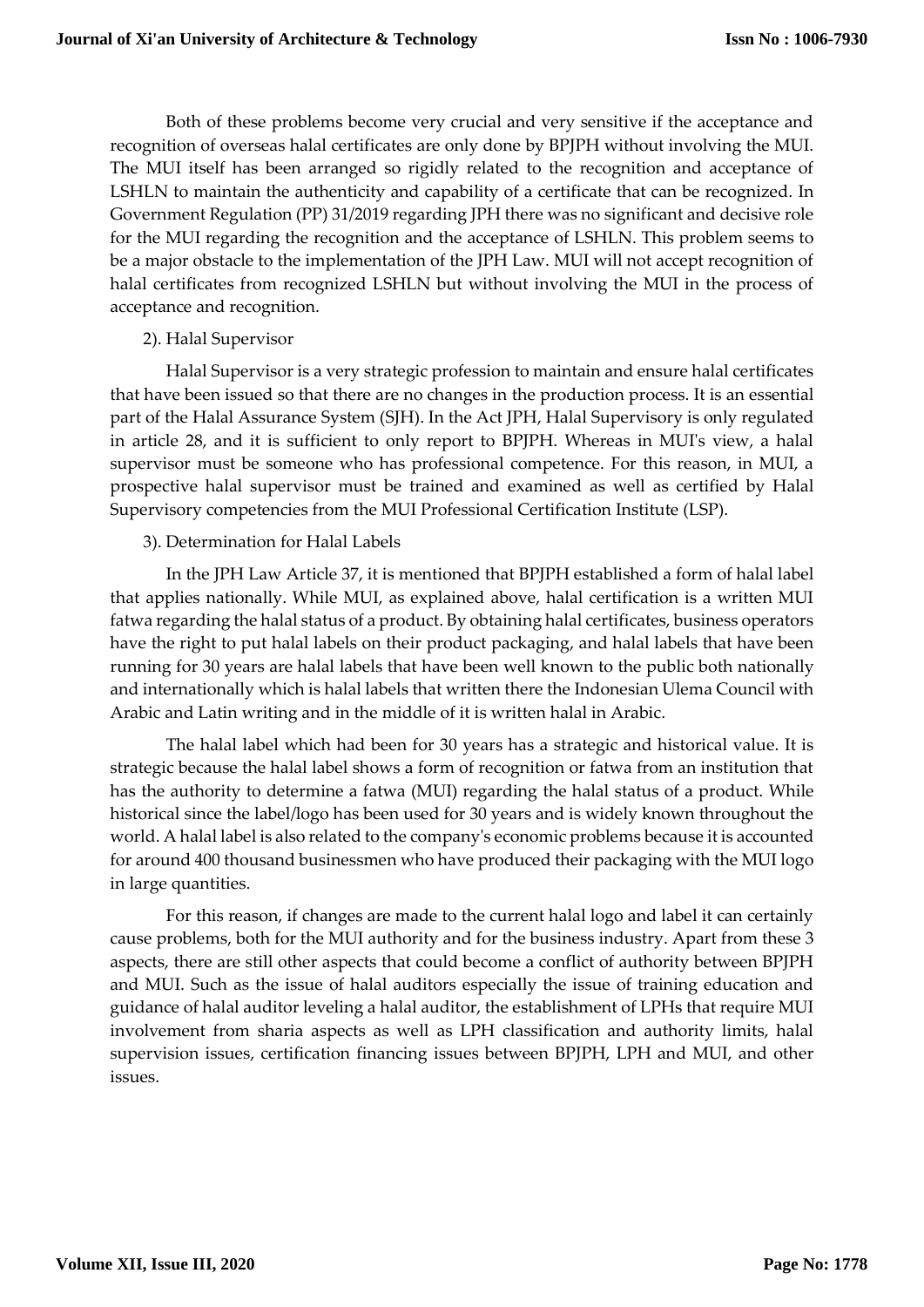#### **5. Conclusion**

According to the explanation above, it is noticeable that many authorities intersect each other and have the potential for friction and conflict of authority between the institutions newly formed by the JPH Law (BPJPH) and other ministries/institutions including MUI. Conflicts of authority are common occurred in every formation of state institutions formed by law. For instance, the conflict that took place between the KPK and the Police/Prosecutors Office when the corruption (TIPIKOR) Law was imposed. Every law in the process of enactment is always carried out a study and harmonization with existing legislation. However, conflicts of authority with the enactment of a new law remain unavoidable.

In the context of the JPH Law, the Conflict of Authority between BPJPH and other ministries and institutions can be resolved by making technical regulations under it such as Ministerial Regulations. But some things need to be tackled by making a Joint Ministerial Regulation (PBM). PBM is needed because it involves issues and authority across ministries and institutions.

However, there are also problems of authority conflicts that cannot be finished by making technical rules underneath but must be resolved by deliberation between BPJPH and ministries/institutions including MUI. Deliberations to find a middle ground and solutions to this conflict of authority are carried out by releasing their sectoral egos. Because conflicts of authority occur in areas that intersect and have the same legal basis and strength of each institution. If the deliberations do not reach a win-win solution due to the sectoral egos of each institution/ministry, it can be ensured that the implementation of the Halal Product Guarantee Law will be deadlocked or stagnant.

# References

- [1] P. R. Center, The Future of the Global Muslim Population, Washington D.C: The Pew Forum on Religion & Public Life, 2011.
- [2] [Online]. Available: https://republika.co.id/berita/px1pjx423/indonesia-muslim-lifestylefestival-perkuat-ekonomi-syariah.
- [3] K. S. Hasan, "The Formulation of Law and the Importance of Legal Certainty Guarantee of Halal Food Products in National Law," *NURANI,* vol. 15, no. 2, pp. 47-74, December 2015.
- [4] [Online]. Available: http://carasains.blogspot.com/2017/05/teknologi-sains-dalam-bidangpangan.html.
- [5] Asri, "Perlindungan Hukum Bagi Konsumen Terhadap Produk Pangan Yang Tidak Bersertifikat Halal," *Jurnal IUS,* vol. 4, no. 2, p. 2, Agustus 2016.
- [6] L. Yulia, "Halal Products Industry Development Strategy Strategi Pengembangan Industri Produk Halal," *Jurnal Bimas Islam,* vol. 8, no. 1, p. 123, 2015.